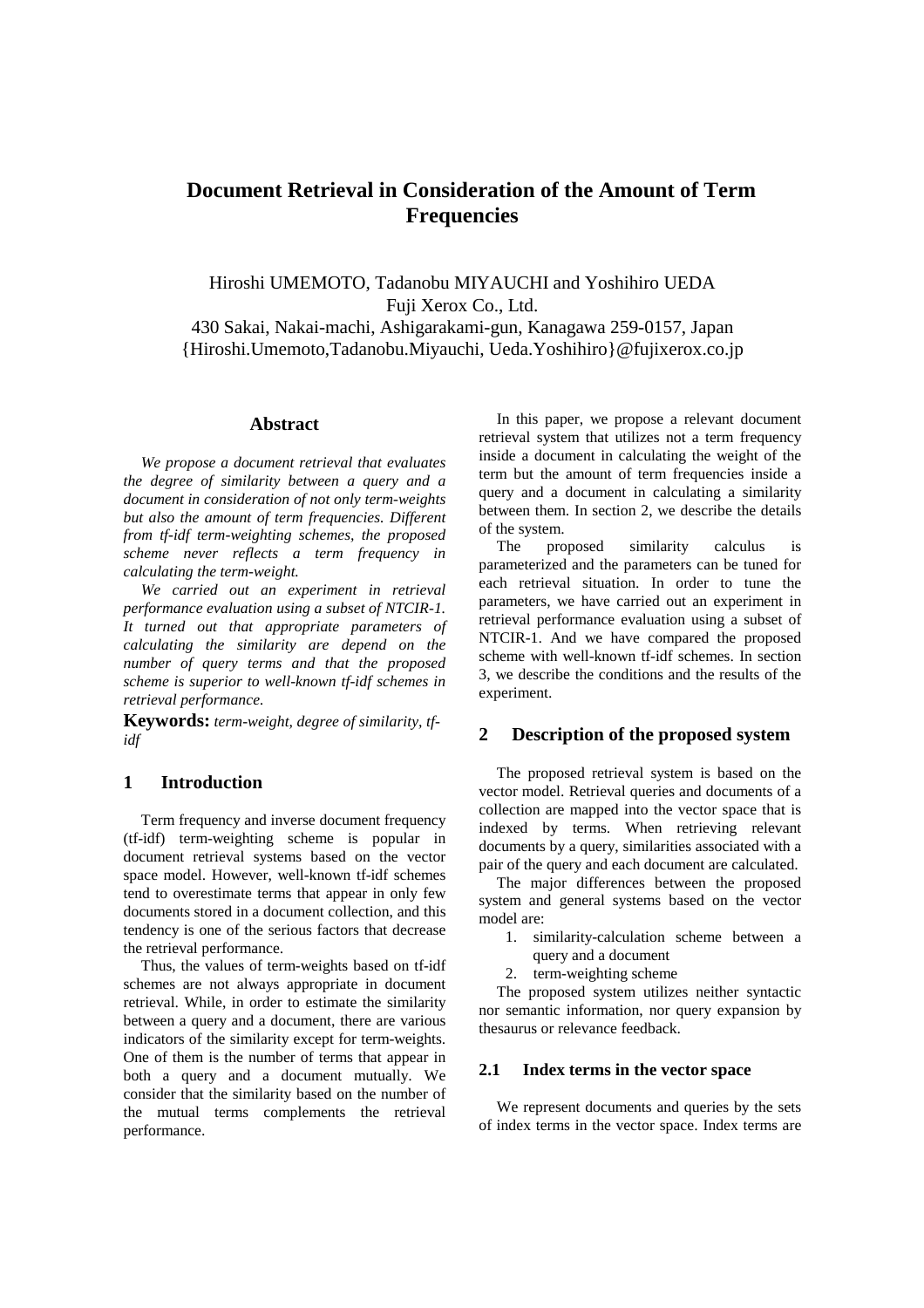generated from the result of a morphological analysis with a Japanese finite state transducer.

We use content words as index terms in the vector space, which are nouns, verbs, adjectives and adverbs. In addition to those words, compound nouns, which consist of two continuous nouns, are also used as index terms.

### **2.2 Term-weighting scheme**

We define a term-weight as the ratio of the document frequency (df) of the term in the query and the df in the document repository. This definition is based on the concept of mutual information.

And if a term is either non-noun or compound noun or numeric nouns or prefixed or suffixed, then we decrease its term-weight. We define "linguistic parameter" as the decreasing rate of the termweight according to the linguistic information of terms.

A term-weight formula is defined as follows:

$$
w_i = L_i \t df_{qi}^2 / df_i
$$

where  $L_i$  is the linguistic parameter of the i-th term,  $df_{qi}$  and  $df_i$  are the document frequencies of term  $\overline{T}$  in the query and in the repository respectively.

#### **2.3 Similarity-calculation scheme**

 We define the similarity between a query and a document as the sum of two functions, one is a function of term-weights, and the other is a function of the amount of term frequencies. The degree of similarity formula *Sim* between a query *Q* and a document *D* is defined as follows:

$$
Sim(Q, D) = \sum_{i=1}^{N} w(T(Q, D, i))
$$
  
+ 
$$
\int_{i=1}^{N} \{tf_q(T(Q, D, i)) + tf_d(T(Q, D, i))\}
$$

where and are coefficients, *N* is the number of index terms that appear both in query *Q* and document *D* mutually,  $w(T)$  is the term-weight of index term  $T$ ,  $T(Q, D, i)$  is the i-th term that appears both in query  $Q$  and document  $D$ ,  $tf_a(T)$  and  $tf_d(T)$  are the term frequencies of index term *T* in the query and in the document respectively.

## **3 Retrieval performance evaluation using a subset of NTCIR-1**

In the proposed system, the parameters and in the degree of similarity formula affect the retrieval performance. In order to tune the parameters, we carried out an experiment in retrieval performance evaluation using a subset of NTCIR-1. And we compared the proposed scheme with tf-idf term-weighting scheme in retrieval performance.

## **3.1 A set of documents**

 A part of the NTCIR-1 was used as the document set. We selected all relevant documents to the all-83 topics plus randomly sampled nonrelevant documents in NTCIR-1. The total number of documents is about 30,000.

## **3.2 Queries**

For each topic, we used following 4 queries:

- 1. description of the topic in NTCIR-1 that is shown in the <DESCIRPTION> field
- 2. Top ranked relevant document retrieved by the query 1.
- 3. Top 3 ranked relevant documents retrieved by the query 1.
- 4. Top 5 ranked relevant documents retrieved by the query 1.

## **3.3 Parameters in the degree of similarity formula**

In order to tune the parameters and , we evaluated retrieval performances under the condition that the parameter is fixed and the parameter is assigned to 16 different values ranged from 0 to 10000. Then we classified the retrieval results into 7 groups according to the numbers of query index terms. Average numbers of query index terms in each group are shown in Table 1. Relations between the parameter and the retrieval performance of each group are shown in Table 2, Table 3, Figure 1 and Figure 2.

We can see that should be small when the number of query index terms *q* is small and it should be larger as *q* increases. From this analysis, we define the relation between and *q* as the following the formula: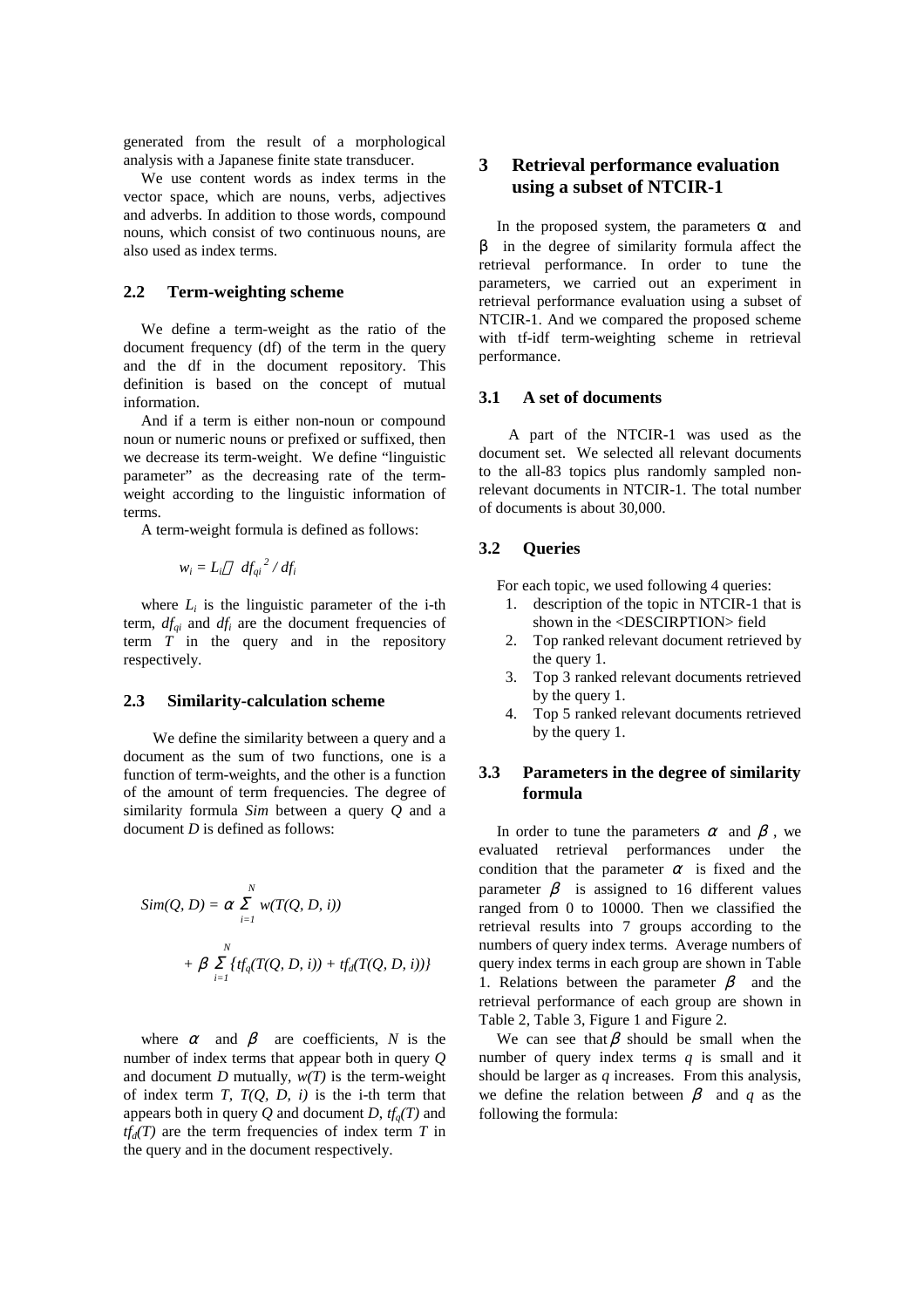*if q is in the rage*  $(0, q_0)$  then  $\theta$ *if q is in the rage (q<sub>0</sub>, q<sub>1</sub>) then (q - q<sub>0</sub>) + q<sub>0</sub> if q is in the rage*  $(q_1, \ldots)$  *then* 

where is 100,000, *0* is 20, is 3.5, *1* is 2,000,  $q_0$  is 20, and  $q_1$ is 500. This approximated relation is shown in Figure 3.

|      |      |                                 |  | group 1  group 2  group 3  group 4  group 5  group 6  group 7 |
|------|------|---------------------------------|--|---------------------------------------------------------------|
| 10.9 | 72.0 | $146.5$ 247.4 340.3 432.0 737.0 |  |                                                               |

**Table 1. Average number of query index terms in each group**

| ß | 0   | 5                                                              | 10  | 15   | 20 | 30 | 40 | 50 |
|---|-----|----------------------------------------------------------------|-----|------|----|----|----|----|
|   |     | gourp 10.3990 0.4263 0.4337 0.4357 0.4370 0.4345 0.4312 0.4269 |     |      |    |    |    |    |
|   |     |                                                                |     |      |    |    |    |    |
| β | 100 | 200                                                            | 500 | .000 |    |    |    |    |

gourp 1 0.4100 0.3865 0.3545 0.3222

**Table 2. Parameter and 11-points average precision in group 1**

| β      | group 2 | group 3 | group 4 | group 5 | group 6 | group 7 |
|--------|---------|---------|---------|---------|---------|---------|
| 0      | 0.1718  | 0.2439  | 0.3706  | 0.4503  | 0.3246  | 0.4103  |
| 10     | 0.1801  | 0.2501  | 0.3744  | 0.4545  | 0.3304  | 0.4185  |
| 50     | 0.1837  | 0.2664  | 0.3872  | 0.4680  | 0.3535  | 0.4579  |
| 100    | 0.1870  | 0.2747  | 0.3978  | 0.4788  | 0.3845  | 0.4908  |
| 200    | 0.1898  | 0.2853  | 0.4124  | 0.4912  | 0.4125  | 0.5265  |
| 300    | 0.1880  | 0.2947  | 0.4209  | 0.5020  | 0.4296  | 0.5476  |
| 500    | 0.1872  | 0.2962  | 0.4270  | 0.5085  | 0.4529  | 0.5654  |
| 600    | 0.1862  | 0.2977  | 0.4285  | 0.5110  | 0.4632  | 0.5744  |
| 800    | 0.1871  | 0.2964  | 0.4295  | 0.5120  | 0.4745  | 0.5884  |
| 1.000  | 0.1852  | 0.2951  | 0.4273  | 0.5118  | 0.4839  | 0.5947  |
| 1,200  | 0.1840  | 0.2925  | 0.4250  | 0.5096  | 0.4888  | 0.5985  |
| 1.500  | 0.1816  | 0.2913  | 0.4233  | 0.5069  | 0.4931  | 0.6027  |
| 2.000  | 0.1810  | 0.2893  | 0.4182  | 0.5003  | 0.4999  | 0.6088  |
| 5.000  | 0.1767  | 0.2821  | 0.4060  | 0.4852  | 0.5002  | 0.6208  |
| 8.000  | 0.1760  | 0.2813  | 0.4007  | 0.4780  | 0.4956  | 0.6229  |
| 10,000 | 0.1752  | 0.2806  | 0.3985  | 0.4739  | 0.4914  | 0.6236  |

**Table 3. Parameter and 11-points average precision in group 2, .., 7**



**Figure 1. Parameter and 11-points average precision in group 1**



**Figure 2. Parameter and 11-points average precision in group 2, .., 7**



**Figure 3. Approximated relation between parameter and the number of query terms** *q*

## **3.4 Results of retrieval performance evaluation**

The results of retrieval performance evaluation are shown in Table 4, which was done with the set of documents and the queries that are shown in the <DESCRIPTION> fields. Retrieval performance is